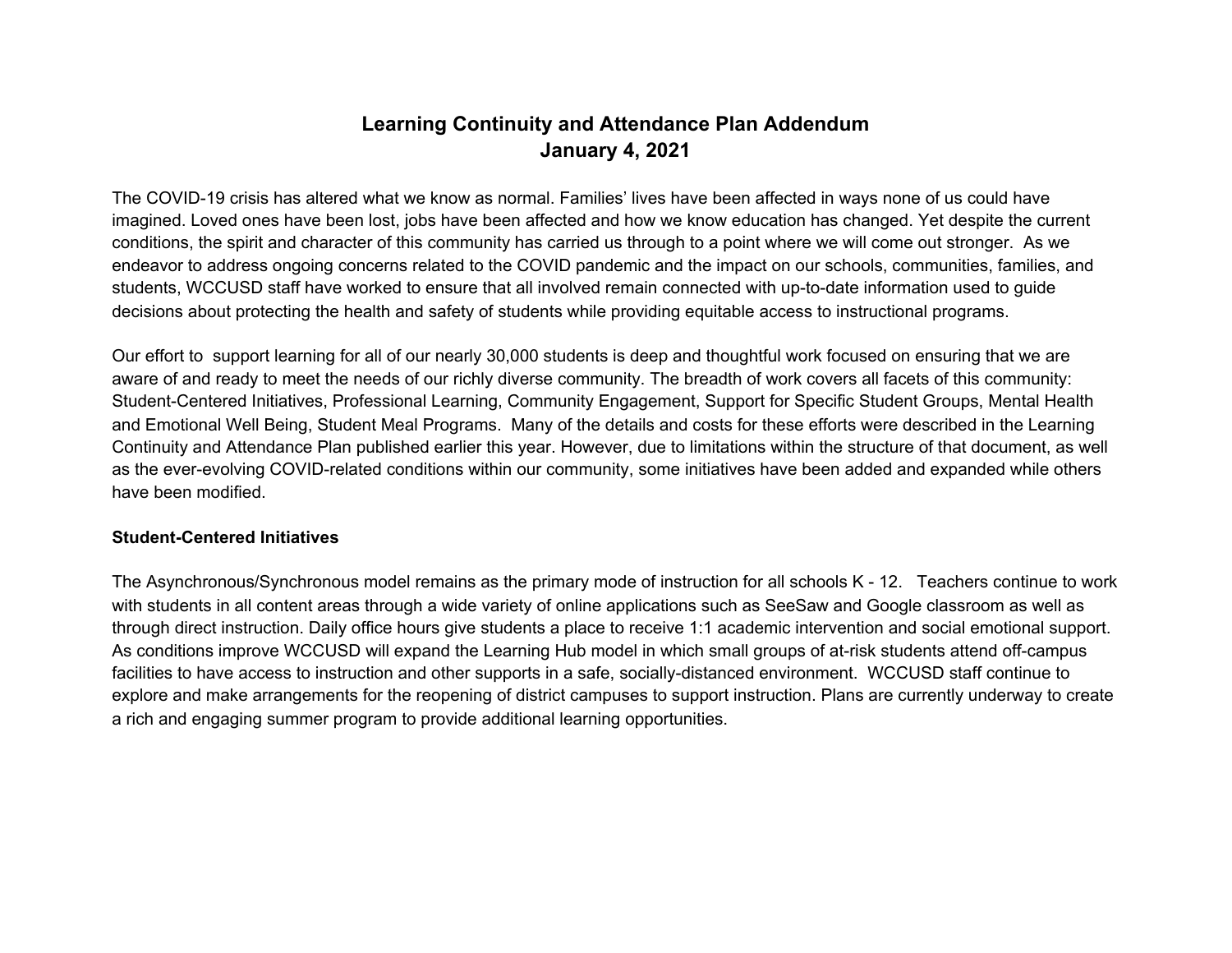#### **Professional Learning**

As an education-focused organization, WCCUSD strives to provide opportunities for professional growth for all students and employees. While broad in range of topics, all professional development offerings for staff are focused on District goals and are designed to have long term impact rather than a "one and done" approach. Despite the numerous challenges of the COVID pandemic, professional development in 2020-2021 continues to focus on developing skills and awareness in areas aligned to District-wide initiatives. Staff in all departments and teams have access to multi-week sessions and support on, access to and use of technology. All staff have embarked in the deep work of examining Race and Equity; the weekly professional development sessions include student voice, district leadership and experts in the field from across the country. A focus aimed at increasing awareness, examining individual preconceptions and moving to more equitable practices at all levels of the District. Time for teacher collaboration, planning and data review has never been more critical; as instructional staff work in the new educational environment of distance learning, time to collaborate on best practices and strategize on solutions to challenges is critical to ensure student access and success in both academic and social-emotional areas.

## **Community Engagement**

Parents as partners is a critical element in student success during the distance learning program of 2019-20. With school-age children learning entirely in their home setting, parents have taken on a much larger role in direct instruction and practice of academic content and concepts. WCCUSD has initiated support for parents in many different ways: online resources and "digital backpacks," training in use of online platforms, one-one training on use of tablets and hot spots. One on one support on use of technology as well as accessing and using instructional materials is frequently provided by school-level teachers, School Community Outreach Workers (SCOWs) and administrators. These family support sessions also offer opportunities for staff to make the connections and build relationships which are important for student success. Despite the inability to hold in-person meetings, WCCUSD has continued to offer robust opportunities for parent groups to meet and discuss student programs, district vision as well as funding plans. The following list a sampling of the groups that have had regular meeting throughout the 2020-2021 school year: at the District level, the Multilingual District Advisory Committee (MDAC), District Local Control Accountability Plan Committee (DLCAP), Community Advisory Committee for Special Ed (CAC), African American Parent Advisory Council (AAPAC) all have held regularly scheduled meetings. In addition, each school site is configuring parent groups to support school level planning efforts: Africn American Site Advisory Team (AASAT), School Site Council (SSC) and English Learner Advisory Council (ELAC).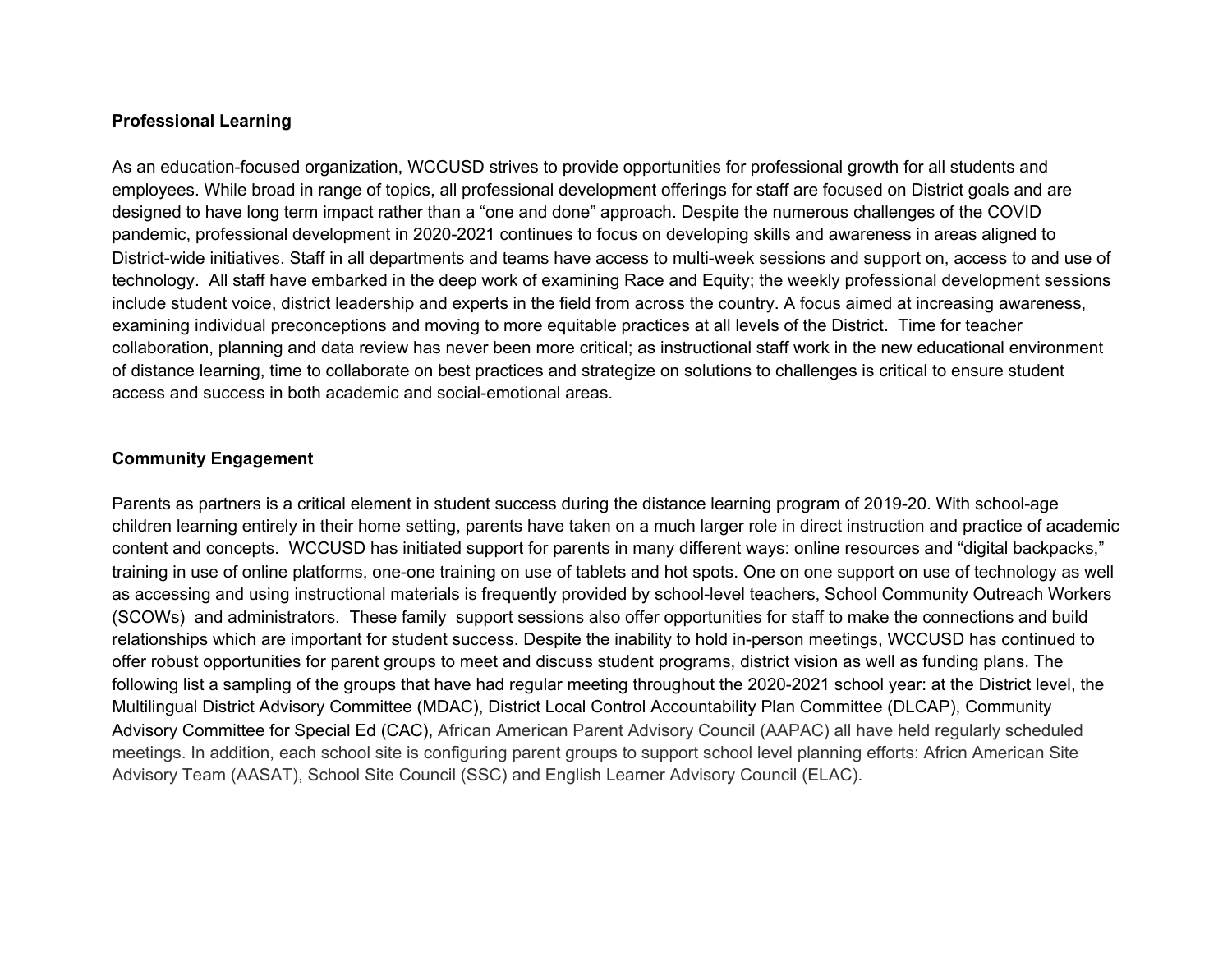# **Support for Specific Student Groups**

WCCUSD is a richly diverse community of learners with varying needs, interests and backgrounds. Efforts to meet both the academic and social emotional needs for a large number of identified student groups (Black/African American, English Learner, Special Ed, Foster.Homeless Youth ) are well underway with a lens on providing robust support during the distance learning phase as well as during the transition to and return to on-campus instruction.

## **Mental Health and Emotional Well Being Support:**

Because mental health and emotional well being are critical to student success both in terms of academic performance as well as growth toward success in college and career avenues, WCCUSD has a focus on programs to support students' social-emotional needs. The COVID pandemic has emphasized the importance of providing and expanding these types of programs. The isolation from peers and increased family stressors have a tremendous impact on our students, their families and WCCUSD staff. Awareness of the trauma our community experiences places increased emphasis on the social justice and restorative practices which are fundamental to the work that staff employ as they work with students. Higher needs students have opportunities to receive counseling and other support services.

#### **Student Meal Programs:**

Family health and economic conditions have created an increased need for the WCCUSD Meal Service program. Since the beginning of the pandemic District staff have provided meals for all youth 18 years and younger via curbside pickup in which the parent or guardian will pull up in their vehicle for meals to be safely placed in the vehicle.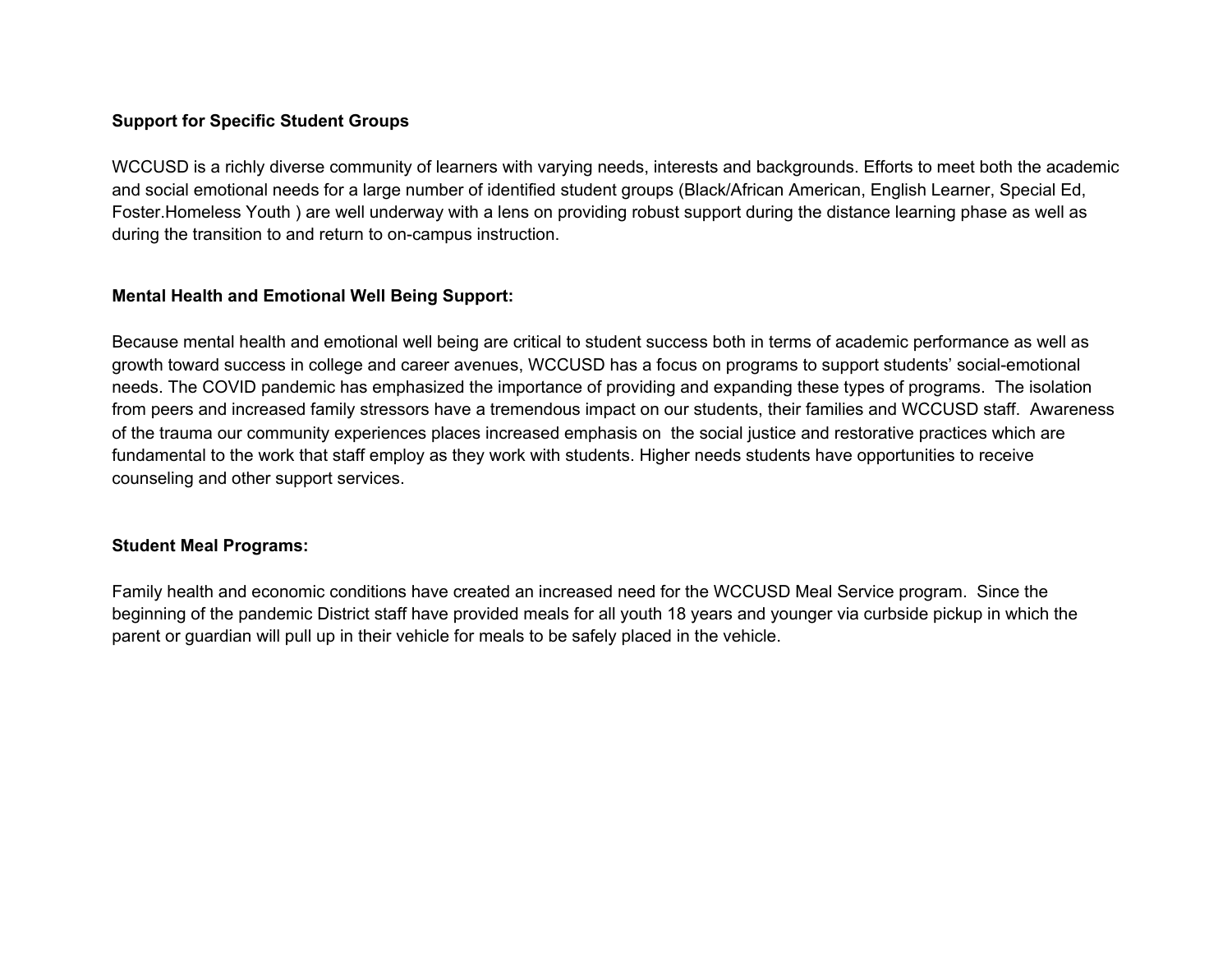# **Funding Alignment for Major Areas of Work - 2020-2021**

| <b>Description</b>                                                                                                                                                                                                                                                                                                                                                                                                                                                                                                                                                                                                                                                                                                                                                                                                                                                                                                                                                                                                                                                                                                                                                                                                                                                                                                                                                                                                                                                                                                                                                                   | <b>CARES (3210)</b><br>2020-21 Budget | <b>CARES (3215)</b><br>2020-21 Budget | <b>CARES (3220)</b><br>2020-21 Budget | LCFF 2020-21 Budget | <b>Other Funds</b><br>2020-21 Budget |  |
|--------------------------------------------------------------------------------------------------------------------------------------------------------------------------------------------------------------------------------------------------------------------------------------------------------------------------------------------------------------------------------------------------------------------------------------------------------------------------------------------------------------------------------------------------------------------------------------------------------------------------------------------------------------------------------------------------------------------------------------------------------------------------------------------------------------------------------------------------------------------------------------------------------------------------------------------------------------------------------------------------------------------------------------------------------------------------------------------------------------------------------------------------------------------------------------------------------------------------------------------------------------------------------------------------------------------------------------------------------------------------------------------------------------------------------------------------------------------------------------------------------------------------------------------------------------------------------------|---------------------------------------|---------------------------------------|---------------------------------------|---------------------|--------------------------------------|--|
| <b>Certificated Personnel</b><br>Working with students                                                                                                                                                                                                                                                                                                                                                                                                                                                                                                                                                                                                                                                                                                                                                                                                                                                                                                                                                                                                                                                                                                                                                                                                                                                                                                                                                                                                                                                                                                                               | \$256,152                             | \$0                                   | \$0                                   | \$20,257,574        | \$372,779                            |  |
| Instructional blocks will be employed using a combination of synchronous and asynchronous teaching/learning<br>$\overline{\phantom{a}}$<br>Provide asynchronous recorded lessons and assignments to deepen live instruction<br>$\overline{\phantom{a}}$<br>Preschool teachers provide content instruction<br>$\overline{\phantom{a}}$<br>Career and Technical Education (CTE) opportunities and programs for students<br>$\overline{\phantom{a}}$<br>Elementary VAPA educators schedule synchronous learning opportunities<br>$\overline{\phantom{a}}$<br>Reinforcement of science and engineering practices to build skills of a scientist and engineer by ensuring access to STEM instruction at all<br>$\overline{\phantom{a}}$<br>grade levels<br>Designated ELD small group instruction is tied to Writing Workshop<br>Support for early language and early literacy development for ELs in Kindergarten via 1:1 small group support with staff specially trained to<br>work with younger students<br>Synchronous small group instruction as determined by the IEP<br>$\overline{\phantom{a}}$<br>Develop Individual Student Learning Plans to include IEP services during distance learning<br>$\overline{\phantom{a}}$<br>Daily school schedules allow flexibility for Resource Specialists and designated support providers to schedule routine sessions with students<br>in order to minimize pulling students with IEPs out during core instruction<br>"Homeroom" advisory periods to ensure that every student has direct connection with one adult on a consistent basis |                                       |                                       |                                       |                     |                                      |  |
| <b>Description</b>                                                                                                                                                                                                                                                                                                                                                                                                                                                                                                                                                                                                                                                                                                                                                                                                                                                                                                                                                                                                                                                                                                                                                                                                                                                                                                                                                                                                                                                                                                                                                                   | <b>CARES (3210)</b><br>2020-21 Budget | <b>CARES (3215)</b><br>2020-21 Budget | <b>CARES (3220)</b><br>2020-21 Budget | LCFF 2020-21 Budget | <b>Other Funds</b><br>2020-21 Budget |  |
| <b>Certificated Personnel</b><br>Professional<br>Development                                                                                                                                                                                                                                                                                                                                                                                                                                                                                                                                                                                                                                                                                                                                                                                                                                                                                                                                                                                                                                                                                                                                                                                                                                                                                                                                                                                                                                                                                                                         | \$386,997                             | \$0                                   | \$11,750,286                          | \$893,164           | \$3,145,305                          |  |
| Stipends for Tech teacher leads, TIP and TSAP stipends to support new teachers and interns                                                                                                                                                                                                                                                                                                                                                                                                                                                                                                                                                                                                                                                                                                                                                                                                                                                                                                                                                                                                                                                                                                                                                                                                                                                                                                                                                                                                                                                                                           |                                       |                                       |                                       |                     |                                      |  |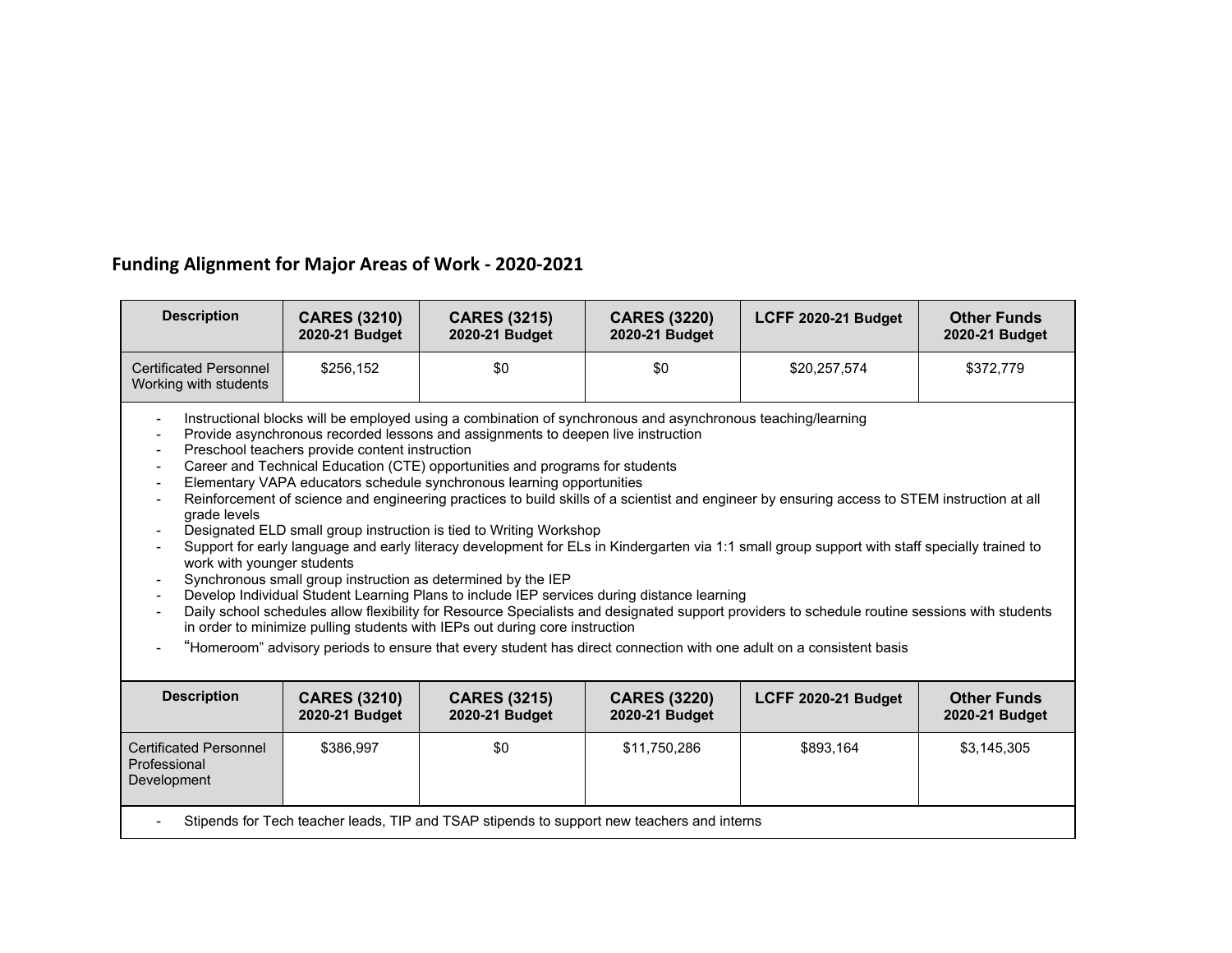- Equity lead teachers to support work on race and equity
- Training for teachers on how to access and interpret academic data for English learners
- Training for teachers and support staff on best practices for ELD instruction during distance learning
- Weekly session on race and equity and cultural responsiveness
- Training on the adoption and use of mastery-based grading and performance assessments
- Best practices training on trauma and its effect on students; the impact on brain, behavior and academics
- Training on healing-centered engagement, restorative and trauma-informed and de-escalation practices
- Best practices to provide services through telehealth during distance learning to ensure alignment to students' Individual Student Learning Plan (IEP)
- Collaborate on student assessment data and plan for improved instructional strategies on a regular basis
- Training for families on how to support special needs students during distance learning
- Stipends for school principals to assist with student re-entry from the justice system and systems for analysis of student data
- Training for administrators and teachers on how to access and interpret academic data for English learners

| <b>Description</b>                            | <b>CARES (3210)</b><br>2020-21 Budget | <b>CARES (3215)</b><br>2020-21 Budget | <b>CARES (3220)</b><br>2020-21 Budget | LCFF 2020-21 Budget | <b>Other Funds</b><br>2020-21 Budget |
|-----------------------------------------------|---------------------------------------|---------------------------------------|---------------------------------------|---------------------|--------------------------------------|
| <b>Certificated Personnel</b><br>After School | \$102,248                             | \$0                                   | \$0                                   | \$104.506           | \$164.587                            |

- Mafanikio after school program to provide site-based programs for academic and enrichment activities

- Support for Newcomer students through after school programs opportunities for language development and social interaction to promote academic growth

| <b>Description</b>                                             | <b>CARES (3210)</b><br>2020-21 Budget | <b>CARES (3215)</b><br>2020-21 Budget | <b>CARES (3220)</b><br>2020-21 Budget | LCFF 2020-21 Budget | <b>Other Funds</b><br>2020-21 Budget |
|----------------------------------------------------------------|---------------------------------------|---------------------------------------|---------------------------------------|---------------------|--------------------------------------|
| <b>Certificated Personnel</b><br>Supervision of<br>Instruction | \$258.260                             | \$0                                   | \$0                                   | \$2,157,596         | \$217,807                            |

Process to notify parents of their child's EL level and language acquisition progress

- Schedule family/ student listening sessions for English Learners (in student home languages) at regular intervals in the school year
- CAC meetings with agenda items specific to distance learning and support to students with disabilities
- ELACs at each review samples of instruction/lesson materials for ELD
- Support groups for families of students with disabilities during distance learning
- Ensure that every principal and teacher has a list of students designated as English Learners with their ELD level
- Schools will conduct conferences with families of truant students to identify root causes of absences and develop intervention plans
- Regularly review Individual Student Learning Plans to include IEP services provided during distance learning
- Weekly academic schedule includes "Wellness Fridays'' to allow students to interact with peers in small groups, work with outside service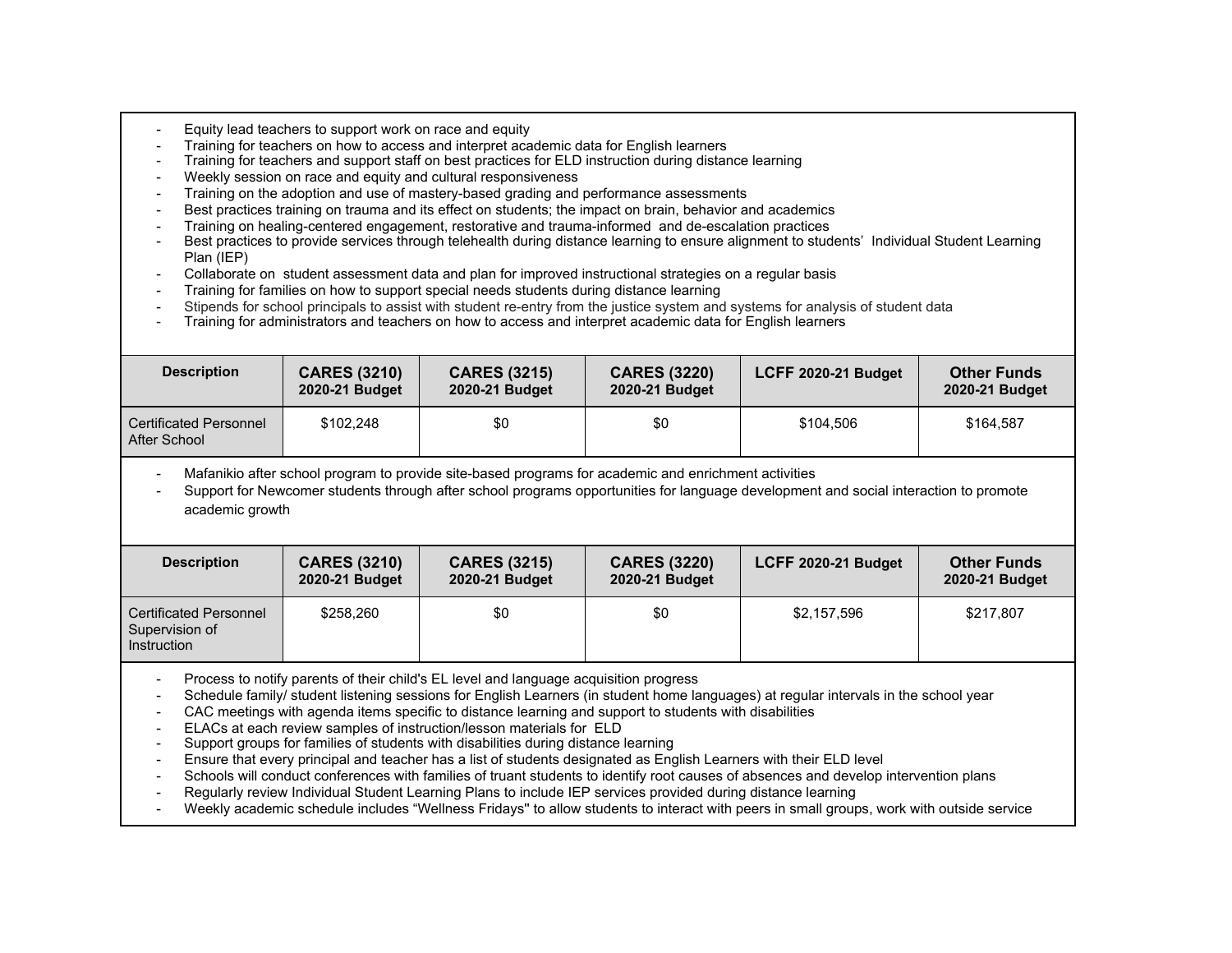providers on enrichment activities and build relationships within the community

| <b>Description</b>                     | <b>CARES (3210)</b><br>2020-21 Budget | <b>CARES (3215)</b><br>2020-21 Budget | <b>CARES (3220)</b><br>2020-21 Budget | <b>LCFF 2020-21 Budget</b> | <b>Other Funds</b><br>2020-21 Budget |
|----------------------------------------|---------------------------------------|---------------------------------------|---------------------------------------|----------------------------|--------------------------------------|
| <b>Other Certificated</b><br>Personnel | \$27,897                              | \$0                                   | \$0                                   | \$1,333,040                | \$25,723                             |

- Librarians provide programs for students at the sites

- Academic and technical support to parent to support student instruction

- Provide direct counselor communications, including referrals and access to available resources

| <b>Description</b>                                | <b>CARES (3210)</b><br>2020-21 Budget | <b>CARES (3215)</b><br>2020-21 Budget | <b>CARES (3220)</b><br>2020-21 Budget | LCFF 2020-21 Budget | <b>Other Funds</b><br>2020-21 Budget |
|---------------------------------------------------|---------------------------------------|---------------------------------------|---------------------------------------|---------------------|--------------------------------------|
| <b>Classified Personnel</b><br>Work with Students | \$121,252                             | \$0                                   | \$0                                   | \$637,969           | \$37,435                             |

- Instructional support staff during distance learning to impact daily access to lessons and prevent learning loss

| <b>Description</b>                                          | <b>CARES (3210)</b><br>2020-21 Budget | <b>CARES (3215)</b><br>2020-21 Budget | <b>CARES (3220)</b><br>2020-21 Budget | LCFF 2020-21 Budget | <b>Other Funds</b><br>2020-21 Budget |
|-------------------------------------------------------------|---------------------------------------|---------------------------------------|---------------------------------------|---------------------|--------------------------------------|
| <b>Classified Personnel</b><br><b>School Administration</b> | \$52,304                              | \$0                                   | \$28,094                              | \$1,359,180         | \$314,136                            |

- Training on trauma and its effect on students (impact on brain, behavior and academics combines with training in Behavioral support to students

- Outreach to all foster and homeless your families to ensure access to the internet and tablets necessary to facilitate distance learning

SSCs continue to provide guidance and oversight of school programs

- Opportunities for student voice through an academic game show/academic competition

- Monthly sessions for students to discuss current issues related to academics, extra-curricular programs/activities, mental health/social emotional issues with the District Superintendent

- Opportunities for student engagement with civic and community organizations

- Attendance and engagement will be monitored on a daily basis with outreach

- Case manager and SPED staff outreach to students with disabilities with chronic absenteeism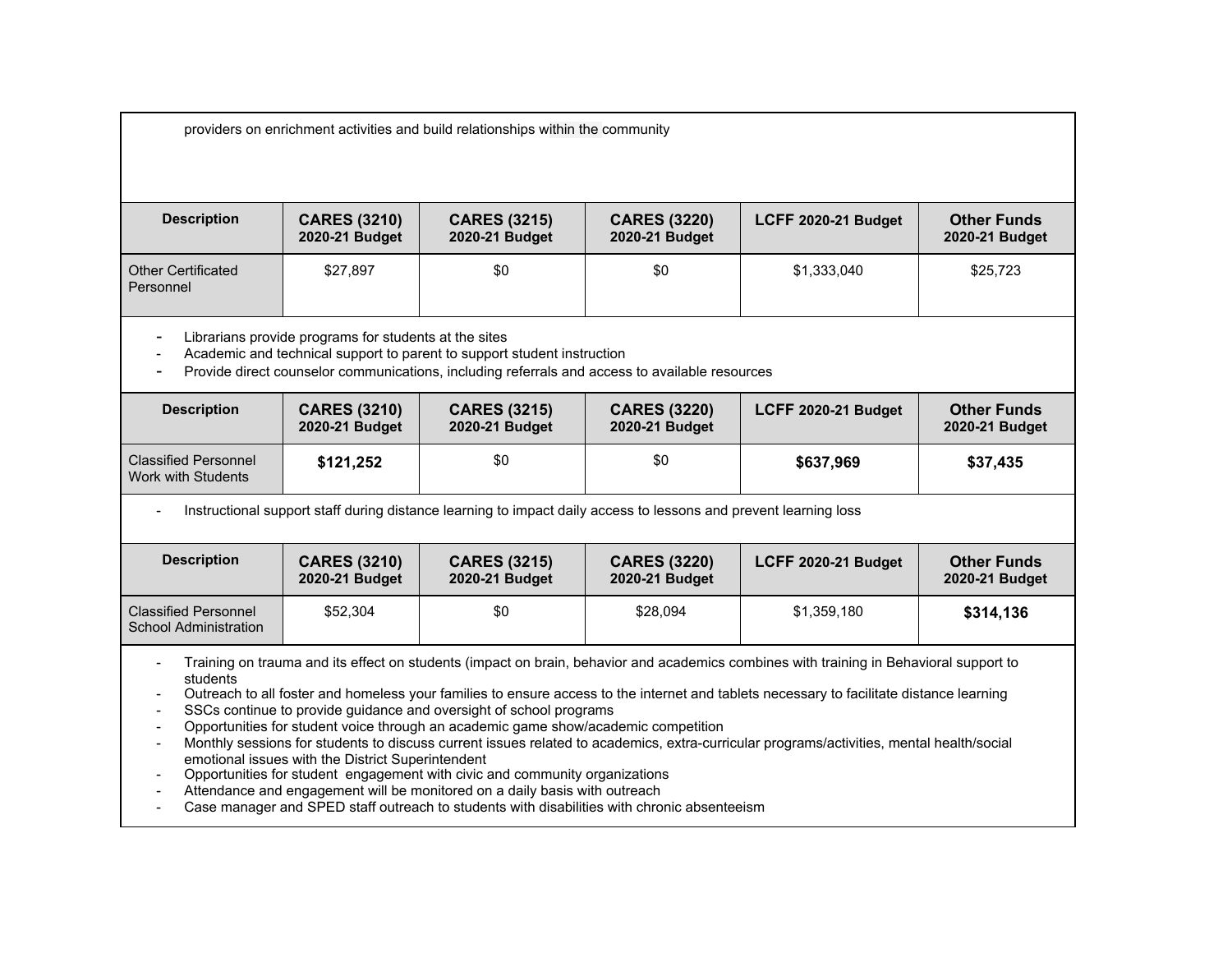- Weekly session on race and equity and cultural responsiveness
- Site based training and orientation offered to parents at Return to School Orientation and Back to School Nights

- Weekly reports will be provided to sites to identify African American/Black students who are absent from distance learning 3 days or more and those who have been identified as non-engaged

| <b>Description</b>                    | <b>CARES (3210)</b><br>2020-21 Budget | <b>CARES (3215)</b><br>2020-21 Budget | <b>CARES (3220)</b><br>2020-21 Budget | LCFF 2020-21 Budget | <b>Other Funds</b><br>2020-21 Budget |
|---------------------------------------|---------------------------------------|---------------------------------------|---------------------------------------|---------------------|--------------------------------------|
| <b>Classified Personnel</b><br>Safety | \$3,798                               | \$0                                   | \$0                                   | \$2,823             | \$0                                  |

Campus security officer (CSO) training focused on relationship building and healing centered engagement

| <b>Description</b>                           | <b>CARES (3210)</b><br>2020-21 Budget | <b>CARES (3215)</b><br>2020-21 Budget | <b>CARES (3220)</b><br>2020-21 Budget | LCFF 2020-21 Budget | <b>Other Funds</b><br>2020-21 Budget |
|----------------------------------------------|---------------------------------------|---------------------------------------|---------------------------------------|---------------------|--------------------------------------|
| Classified Personnel -<br>Parent Involvement | \$25.141                              | \$0                                   | \$1,000                               | \$1,397,397         | \$772.276                            |

- Training for parents offered to support students in distance learning

- Students with 20% or higher chronic absenteeism will be identified as a priority for interventions

- School Community Outreach Workers (SCOWs) host office hours and virtual family support sessions

- Provide videos,materials and workshops in the home language of parents without simultaneous translation to ensure that parents can fully participate and understand how to use: technology, distance learning

- Family support sessions to access to digital learning platforms

- Weekly reports are provided to sites by the Student Welfare and Attendance Department (SWAT) of students who are identified as non-engaged in distance learning. Schools conduct conferences with families of non-engaged students to identify root causes contributing to a lack of engagement and develop intervention plans.

- The Student Welfare and Attendance Department (SWAT) will conduct home visits to students who have not responded to requests for virtual conferences in Tier-II, in collaboration with school site personnel.

- Tiered re-engagement strategies are provided for students not appearing or engaging in the ELD block: home visits, home school liaisons 1:1 mentors

- Descriptions of opportunities for parent engagement, counseling services and intervention support are included in parent handbook as well as the District website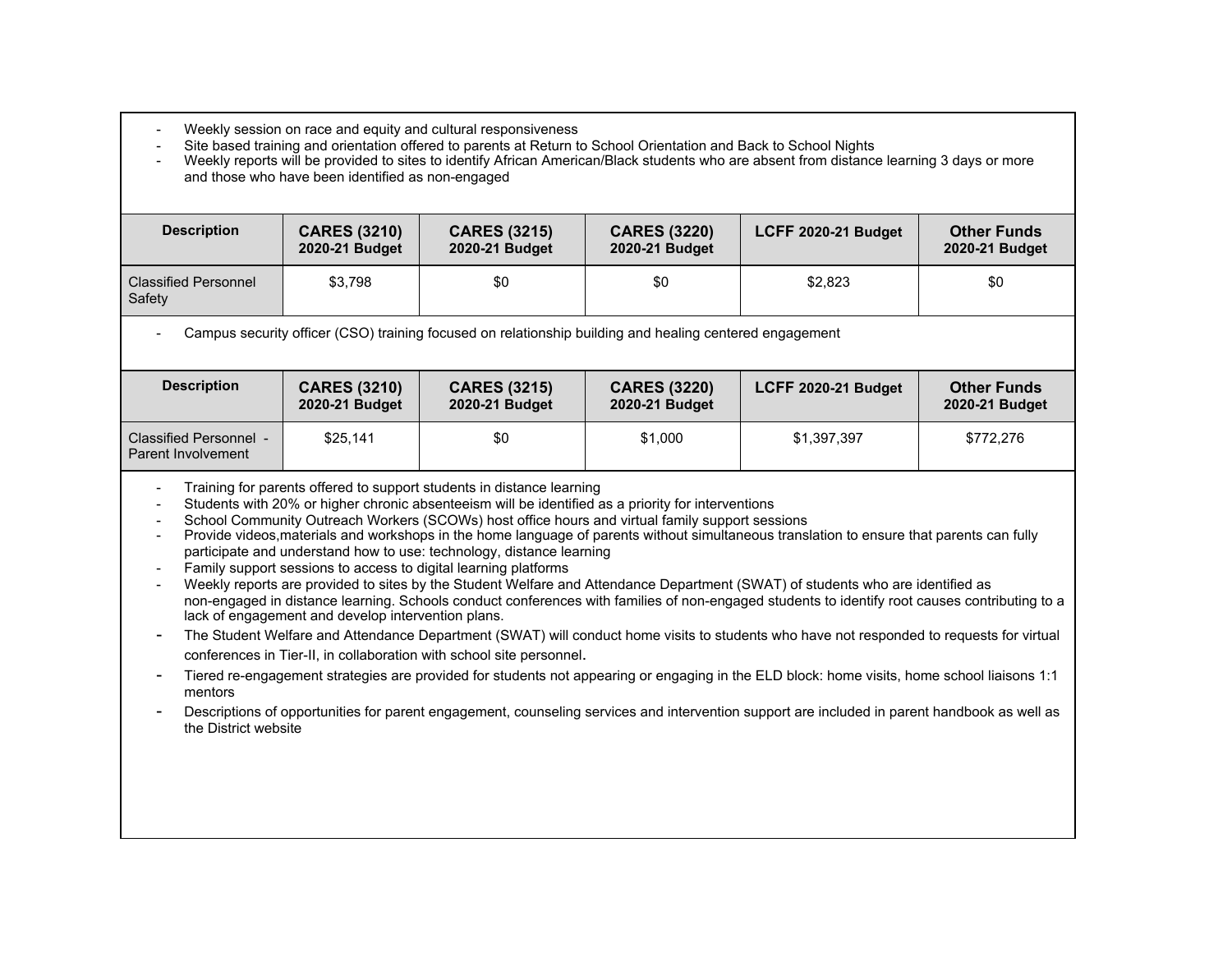| <b>Description</b>                         | <b>CARES (3210)</b><br>2020-21 Budget                                                                                                                        | <b>CARES (3215)</b><br>2020-21 Budget | <b>CARES (3220)</b><br>2020-21 Budget | LCFF 2020-21 Budget                                                                                                                  | <b>Other Funds</b><br>2020-21 Budget |  |  |  |  |
|--------------------------------------------|--------------------------------------------------------------------------------------------------------------------------------------------------------------|---------------------------------------|---------------------------------------|--------------------------------------------------------------------------------------------------------------------------------------|--------------------------------------|--|--|--|--|
| <b>Classified Personnel</b><br>Salary - PD | \$6,351                                                                                                                                                      | \$0                                   | \$0                                   | \$0                                                                                                                                  | \$35,027                             |  |  |  |  |
|                                            | Training on technology and on responding to COVID-related conditions                                                                                         |                                       |                                       |                                                                                                                                      |                                      |  |  |  |  |
| <b>Classified Personnel</b><br>Other       | \$9,114                                                                                                                                                      | \$0                                   | \$24,541                              | \$998,626                                                                                                                            | \$23,134                             |  |  |  |  |
|                                            | After school academic tutoring and support                                                                                                                   |                                       |                                       |                                                                                                                                      |                                      |  |  |  |  |
| <b>Description</b>                         | <b>CARES (3210)</b><br>2020-21 Budget                                                                                                                        | <b>CARES (3215)</b><br>2020-21 Budget | <b>CARES (3220)</b><br>2020-21 Budget | LCFF 2020-21 Budget                                                                                                                  | <b>Other Funds</b><br>2020-21 Budget |  |  |  |  |
| Materials - instructional                  | \$891,658                                                                                                                                                    | \$0                                   | \$115,030                             | \$1,522,603                                                                                                                          | \$1,726,744                          |  |  |  |  |
|                                            | Literacy Packs with collections of engaging student libraries<br>(pilot), High School: School Connect (pilot)                                                |                                       |                                       | Implementation of SEL curriculum for all grade levels: Elementary School: Sanford Harmony SEL Curriculum; Middle School: Second Step |                                      |  |  |  |  |
| <b>Description</b>                         | <b>CARES (3210)</b><br>2020-21 Budget                                                                                                                        | <b>CARES (3215)</b><br>2020-21 Budget | <b>CARES (3220)</b><br>2020-21 Budget | LCFF 2020-21 Budget                                                                                                                  | <b>Other Funds</b><br>2020-21 Budget |  |  |  |  |
| Materials - PD and<br>Other supplies       | \$59,057                                                                                                                                                     | \$0                                   | \$0                                   | \$329,547                                                                                                                            | \$309,012                            |  |  |  |  |
| $\overline{\phantom{a}}$                   | Library books to support student literacy<br>Materials to assist parents working with students at home<br>Materials and supplies for administrative purposes |                                       |                                       |                                                                                                                                      |                                      |  |  |  |  |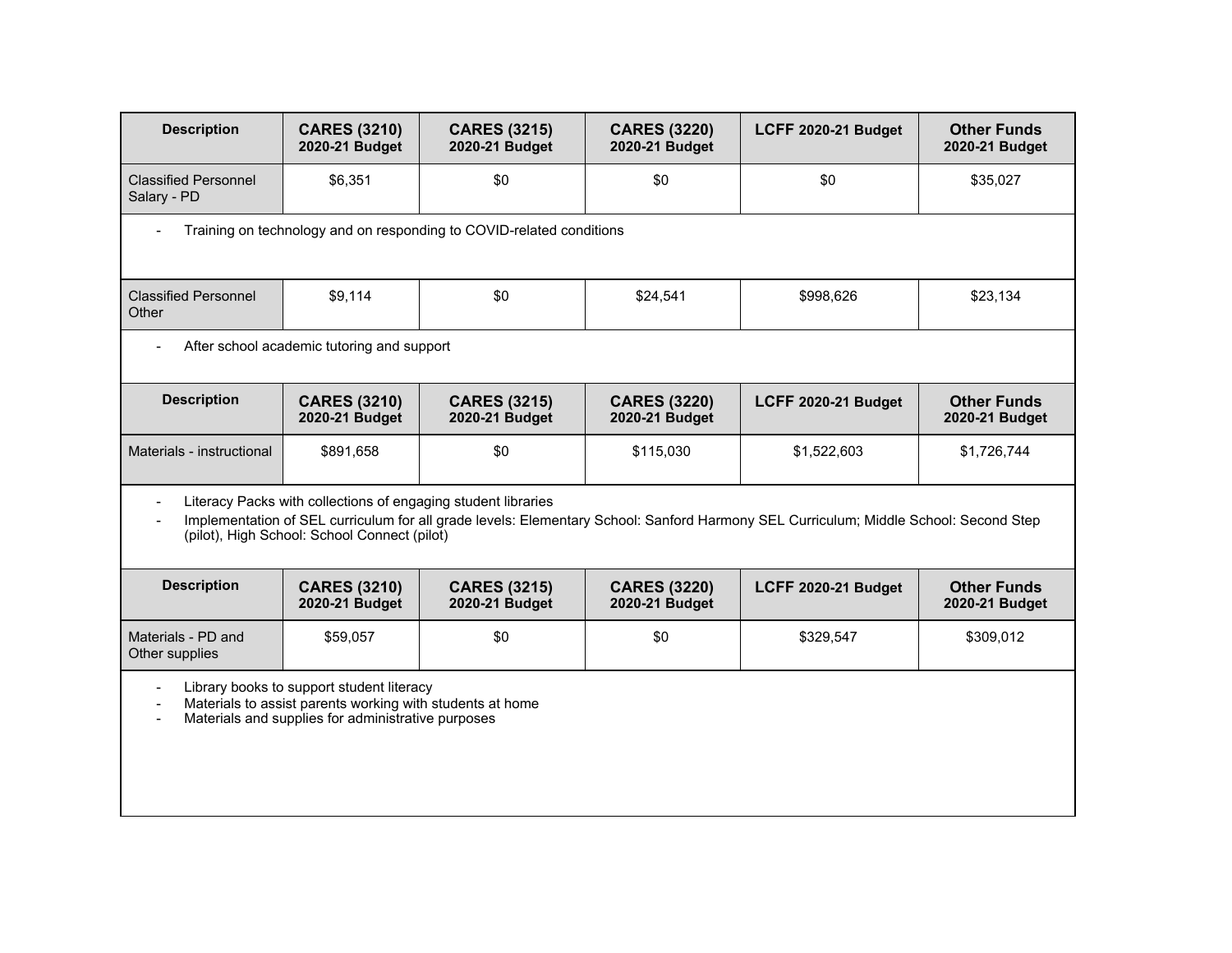| <b>Description</b>                                                                                                                                    | <b>CARES (3210)</b><br>2020-21 Budget                                                              | <b>CARES (3215)</b><br>2020-21 Budget                                                                                                                                                                                                                         | <b>CARES (3220)</b><br>2020-21 Budget | LCFF 2020-21 Budget                                                                                                                                                                                                                                                                                                                                                                                                                                                                                                                                                                                                                                                                    | <b>Other Funds</b><br>2020-21 Budget |
|-------------------------------------------------------------------------------------------------------------------------------------------------------|----------------------------------------------------------------------------------------------------|---------------------------------------------------------------------------------------------------------------------------------------------------------------------------------------------------------------------------------------------------------------|---------------------------------------|----------------------------------------------------------------------------------------------------------------------------------------------------------------------------------------------------------------------------------------------------------------------------------------------------------------------------------------------------------------------------------------------------------------------------------------------------------------------------------------------------------------------------------------------------------------------------------------------------------------------------------------------------------------------------------------|--------------------------------------|
| Materials - Technology                                                                                                                                | \$76,245                                                                                           | \$0                                                                                                                                                                                                                                                           | \$1,455,897                           | \$0                                                                                                                                                                                                                                                                                                                                                                                                                                                                                                                                                                                                                                                                                    | \$7,569                              |
|                                                                                                                                                       | Paraprofessionals receive Chromebooks<br>students, teachers and parents is offered                 |                                                                                                                                                                                                                                                               |                                       | Ongoing technology support in the form of tablet replacement for broken devices, internet hubs, training, tools and services for                                                                                                                                                                                                                                                                                                                                                                                                                                                                                                                                                       |                                      |
| <b>Description</b>                                                                                                                                    | <b>CARES (3210)</b><br>2020-21 Budget                                                              | <b>CARES (3215)</b><br>2020-21 Budget                                                                                                                                                                                                                         | <b>CARES (3220)</b><br>2020-21 Budget | LCFF 2020-21 Budget                                                                                                                                                                                                                                                                                                                                                                                                                                                                                                                                                                                                                                                                    | <b>Other Funds</b><br>2020-21 Budget |
| Instructional software                                                                                                                                | \$462,930                                                                                          | \$0                                                                                                                                                                                                                                                           | \$50,800                              | \$433,937                                                                                                                                                                                                                                                                                                                                                                                                                                                                                                                                                                                                                                                                              | \$415,827                            |
| $\blacksquare$                                                                                                                                        | Instructional software to support distance learning                                                | Learning management systems (LMS) to track and assign work during distance learning<br>Online resources in home language if available, or translated as needed                                                                                                |                                       |                                                                                                                                                                                                                                                                                                                                                                                                                                                                                                                                                                                                                                                                                        |                                      |
| <b>Description</b>                                                                                                                                    | <b>CARES (3210)</b><br>2020-21 Budget                                                              | <b>CARES (3215)</b><br>2020-21 Budget                                                                                                                                                                                                                         | <b>CARES (3220)</b><br>2020-21 Budget | LCFF 2020-21 Budget                                                                                                                                                                                                                                                                                                                                                                                                                                                                                                                                                                                                                                                                    | <b>Other Funds</b><br>2020-21 Budget |
| <b>Contract for Student</b><br><b>Services</b>                                                                                                        | \$858,716                                                                                          | \$1,897,086                                                                                                                                                                                                                                                   | \$807,072                             | \$2,172,432                                                                                                                                                                                                                                                                                                                                                                                                                                                                                                                                                                                                                                                                            | \$1,018,162                          |
| $\overline{\phantom{a}}$<br>$\overline{\phantom{a}}$<br>$\overline{\phantom{a}}$<br>within the community at large<br>$\blacksquare$<br>$\blacksquare$ | District partnership with Rising Scholars<br>and tablets necessary to facilitate distance learning | Permanent and temporary housing navigation offered thru GRIP<br>Direct mental health supports for students will be available using a variety of methods, including teletherapy<br>Unconditional Education coaches and Health Centers at secondary school site |                                       | Partnership with Equal Opportunity schools to ensure greater access to advanced classes for Black/African American students<br>Provide counseling and/or mentoring for African American students who are socially and emotionally impacted by past and current events<br>Academic tutoring mentors offered through Community Education Partnerships (CEP) for Foster Youth and Families in Transition<br>Referral for case management from Greater Richmond of Interfaith Program (GRIP) for Foster Your and Families in Transition<br>In partnership with the County (CCOE) and GRIP, the District will collaboratively outreach to all FIT families to ensure access to the internet |                                      |
| <b>Description</b>                                                                                                                                    | <b>CARES (3210)</b>                                                                                | <b>CARES (3215)</b>                                                                                                                                                                                                                                           | <b>CARES (3220)</b>                   | LCFF 2020-21 Budget                                                                                                                                                                                                                                                                                                                                                                                                                                                                                                                                                                                                                                                                    | <b>Other Funds</b>                   |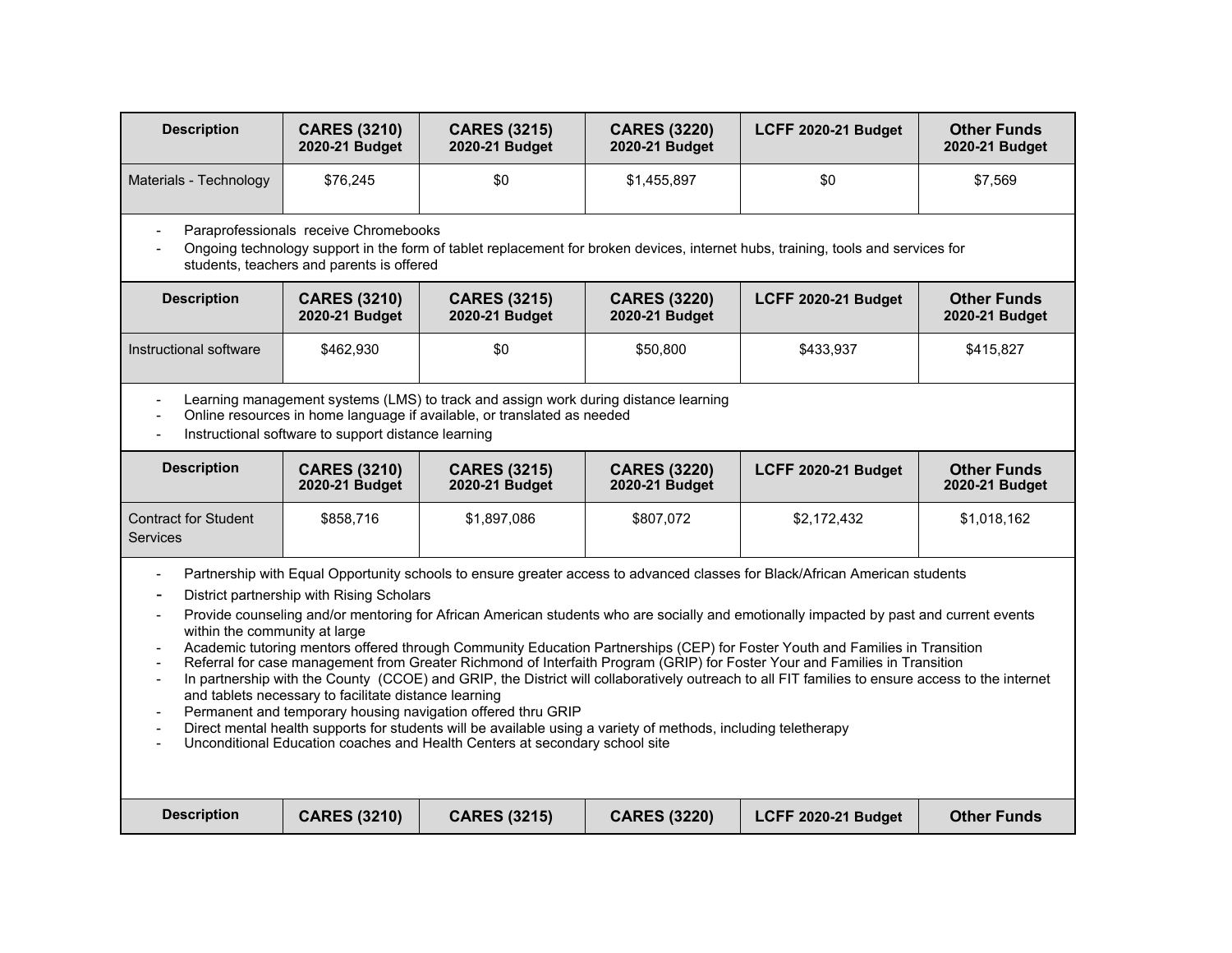|                                            | 2020-21 Budget                                                                                                                                                                                                                                                                                                            | 2020-21 Budget                                                                             | 2020-21 Budget                        |                                                                                                                                                                                                                                                                | 2020-21 Budget                       |  |  |  |
|--------------------------------------------|---------------------------------------------------------------------------------------------------------------------------------------------------------------------------------------------------------------------------------------------------------------------------------------------------------------------------|--------------------------------------------------------------------------------------------|---------------------------------------|----------------------------------------------------------------------------------------------------------------------------------------------------------------------------------------------------------------------------------------------------------------|--------------------------------------|--|--|--|
| Contracts/confer<br>ences for<br><b>PD</b> | \$242,098                                                                                                                                                                                                                                                                                                                 | \$0                                                                                        | \$93,500                              | \$64,685                                                                                                                                                                                                                                                       | \$694,040                            |  |  |  |
|                                            | Contract with Millie Burns to provide SEL PD to foster a better understanding of trauma-informed and restorative practices<br>Training on academic training                                                                                                                                                               |                                                                                            |                                       |                                                                                                                                                                                                                                                                |                                      |  |  |  |
| <b>Description</b>                         | <b>CARES (3210)</b><br>2020-21 Budget                                                                                                                                                                                                                                                                                     | <b>CARES (3215)</b><br>2020-21 Budget                                                      | <b>CARES (3220)</b><br>2020-21 Budget | LCFF 2020-21 Budget                                                                                                                                                                                                                                            | <b>Other Funds</b><br>2020-21 Budget |  |  |  |
| <b>Other Services</b>                      | \$30,765                                                                                                                                                                                                                                                                                                                  | \$0                                                                                        | \$429,100                             | \$1,663,665                                                                                                                                                                                                                                                    | \$53093                              |  |  |  |
|                                            | Meal Service continuing for students<br>The Student Support Hub (Learning Hub) where students that are unable to access distance learning effectively at home can safely receive<br>coaching, assistance and facilitation of learning in an alternate location<br>Instructructional materials delivered to students homes |                                                                                            |                                       |                                                                                                                                                                                                                                                                |                                      |  |  |  |
| <b>Description</b>                         | <b>CARES (3210)</b><br>2020-21 Budget                                                                                                                                                                                                                                                                                     | <b>CARES (3215)</b><br>2020-21 Budget                                                      | <b>CARES (3220)</b><br>2020-21 Budget | LCFF 2020-21 Budget                                                                                                                                                                                                                                            | <b>Other Funds</b><br>2020-21 Budget |  |  |  |
| <b>Summer Programs</b><br>Prog 0691/1290   | \$0                                                                                                                                                                                                                                                                                                                       | \$0                                                                                        | \$0                                   | \$746,881                                                                                                                                                                                                                                                      | \$662,627                            |  |  |  |
|                                            |                                                                                                                                                                                                                                                                                                                           |                                                                                            |                                       | Programs under development for the summer of 2021 to mitigate learning loss and re-engage students in classroom settings<br>Summer Learning Loss programs provided to engage students in reading, literacy, enrichment, science, music and Fab Lab activities. |                                      |  |  |  |
| <b>Description</b>                         | <b>CARES (3210)</b><br>2020-21 Budget                                                                                                                                                                                                                                                                                     | <b>CARES (3215)</b><br>2020-21 Budget                                                      | <b>CARES (3220)</b><br>2020-21 Budget | LCFF 2020-21 Budget                                                                                                                                                                                                                                            | <b>Other Funds</b><br>2020-21 Budget |  |  |  |
| Certificated<br><b>Benefits</b>            | \$291,316                                                                                                                                                                                                                                                                                                                 | \$0                                                                                        | \$2,463,397                           | \$8,567,080                                                                                                                                                                                                                                                    | \$1,193,788                          |  |  |  |
|                                            |                                                                                                                                                                                                                                                                                                                           | Health, disability, post-retirement, unemployment, retirement, worker comp, medicare, FICA |                                       |                                                                                                                                                                                                                                                                |                                      |  |  |  |
| <b>Description</b>                         | <b>CARES (3210)</b><br>2020-21 Budget                                                                                                                                                                                                                                                                                     | <b>CARES (3215)</b><br>2020-21 Budget                                                      | <b>CARES (3220)</b><br>2020-21 Budget | LCFF 2020-21 Budget                                                                                                                                                                                                                                            | <b>Other Funds</b><br>2020-21 Budget |  |  |  |